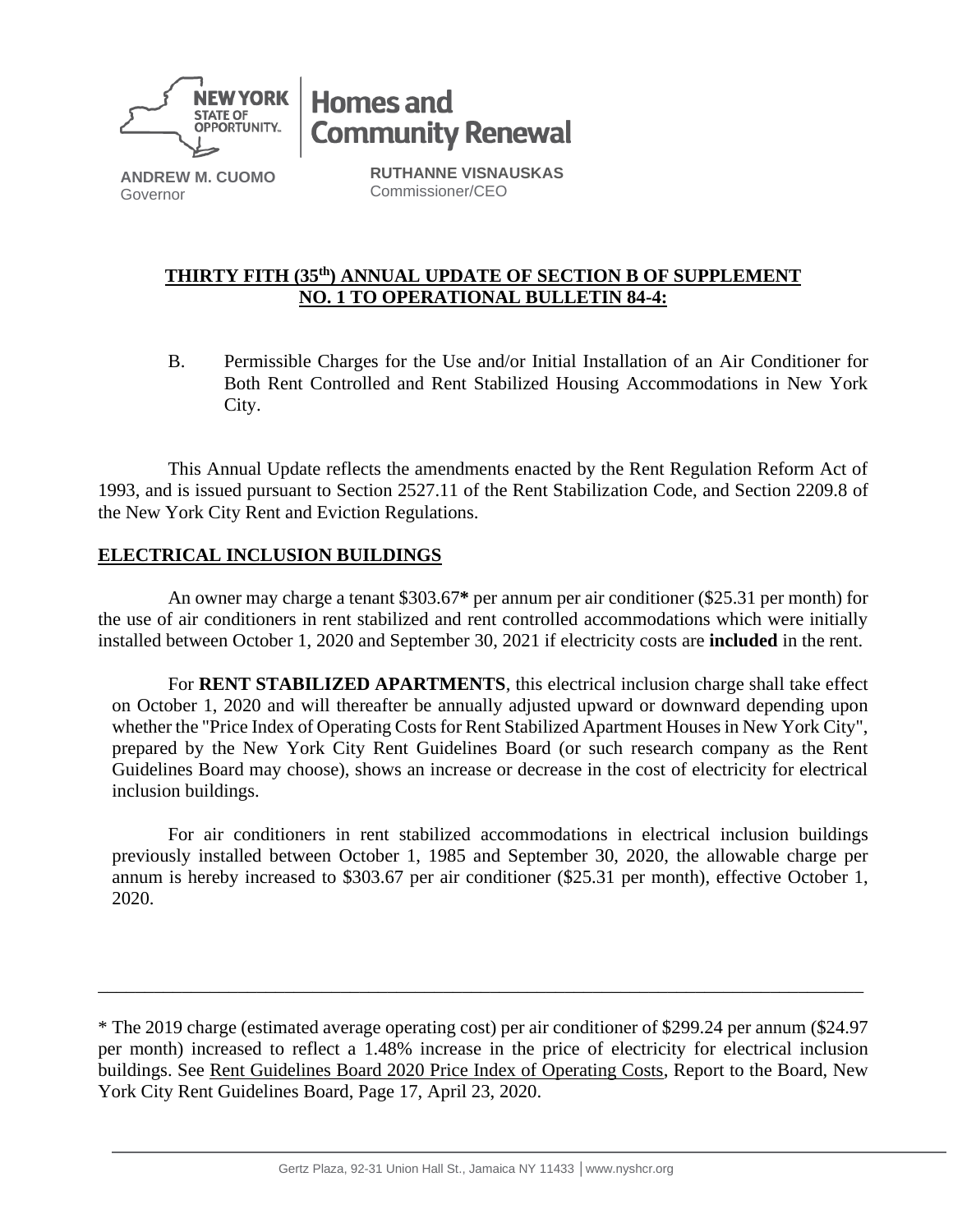### **BUILDING OWNER PROVIDED NEW AIR CONDITIONER**

Where a brand new air conditioner is purchased and installed by the owner in a rent controlled or rent stabilized apartment, one-one hundred and sixty eighth (1/168th) of the cost of the new air conditioner in buildings that contain 35 or fewer housing accommodations or one-one hundred and eightieth (1/180th) of the cost in buildings that contain more than 35 housing accommodations, including any cost of installation, but excluding finance charges, if any, may be included in the base rent. However, the recoverable costs incurred by the owner are subject to the limits imposed by the Housing Stability and Tenant Protection Act (HSTPA) of 2019 on rent increases for Individual Apartment Improvements (IAI). In the case of a rent controlled apartment, the owner must notify DHCR of the rent increase and the increase shall be effective as of the first rent payment date following such notification. While an owner may collect from a rent stabilized tenant any of the charges for an air conditioner without obtaining a DHCR order, HSTPA requires that the owner file the Supplemental Rent Registration IAI Notification form with DHCR whether the apartment is occupied or vacant. Where the subject apartment is occupied, the owner must also obtain and file the tenant's written informed consent on the Supplemental Rent Registration IAI Informed Consent form. In the case of a rent stabilized apartment, the information should also be included in the next annual rent registration statement, and the increase is effective on the first rent payment date following installation.

For additional details on individual apartment improvement requirements under HSTPA, please review Operational Bulletin 2016-1.

# **ELECTRICAL EXCLUSION BUILDINGS**

Where the rent controlled or rent stabilized tenant pays for his or her own electricity and purchases and installs his or her own air conditioner between October 1, 2020 and September 30, 2021, a \$5.00 per month per air conditioner charge will be payable to the owner only if the air conditioner protrudes beyond the window line.

## **TERMS AND CONDITIONS**

For **RENT STABILIZED APARTMENTS**, these charges, with the exception of the one-one hundred and sixty eighth (1/168th) charge in buildings that contain 35 or fewer housing accommodations or one-one hundred and eightieth (1/180th) of the cost in buildings that contain more than 35 housing accommodations for the owner-purchased and installed brand new air conditioner, do not become part of the base rent for the purpose of computing any guidelines or other increases under the Rent Stabilization Law or Code. For air conditioners initially installed prior to October 1, 1985, the permissible charge is dependent upon the lawful practice then in effect.

Owners can collect the charges from rent stabilized tenants without an order from DHCR. However, an owner cannot collect the charges now for an air conditioner if the owner did not begin charging for the air conditioner at the time it was installed or within a reasonable period of time thereafter. A reasonable period is generally considered to be that amount of time in which an owner would be expected to learn that the air conditioner was installed.

These monthly charges remain collectible throughout the year even if the air conditioner is removed, i.e., during the winter months.